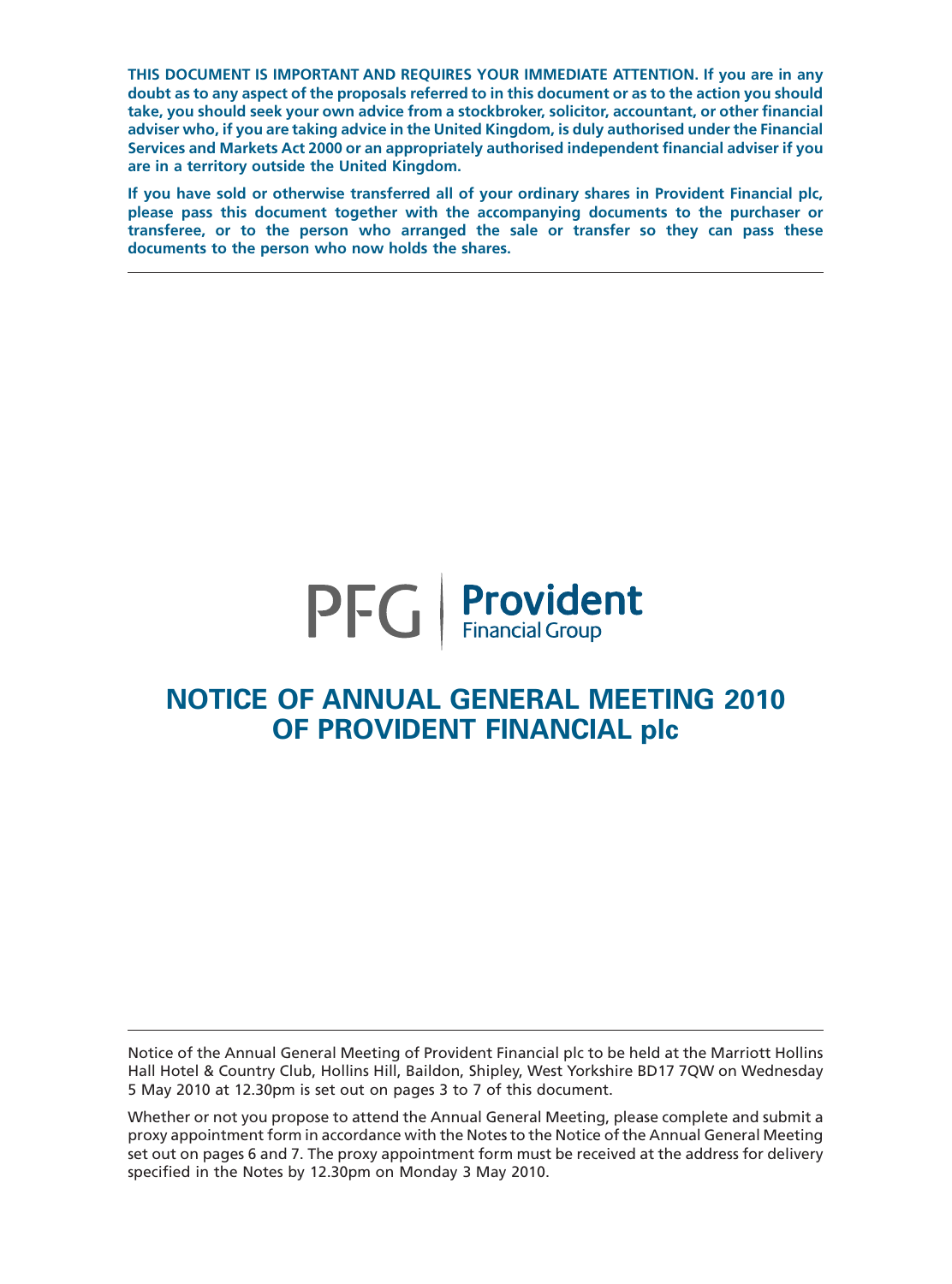

# **Provident Financial plc**

(incorporated and registered in England and Wales under number 668987)

**Registered Office:** Colonnade Sunbridge Road Bradford West Yorkshire BD1 2LQ

25 March 2010

*To shareholders*

# **Notice of Annual General Meeting**

Dear Shareholder,

I am pleased to be writing to you with details of our Annual General Meeting ("AGM") which we are holding at the Marriott Hollins Hall Hotel & Country Club, Hollins Hill, Baildon, Shipley, West Yorkshire BD17 7QW on Wednesday 5 May 2010 at 12.30pm.

Full details of the resolutions that will be put to shareholders are set out in the formal Notice of Annual General Meeting which is set out on pages 3 to 7 of this document. Explanatory Notes to the business to be considered are set out in Appendix I on pages 8 to 10.

Amongst the resolutions proposed this year, I would like to draw your attention specifically to the following:

# **Final Dividend**

Shareholders are being asked to approve a final dividend of 38.1p per ordinary share for the year ended 31 December 2009. If shareholders approve the recommended final dividend, this will be paid on 21 June 2010 to all ordinary shareholders who were on the register of members at the close of business on 14 May 2010.

# **New Articles of Association**

We are asking shareholders to approve the adoption of new articles of association in order to update the Company's current articles of association primarily to take account of the changes in the law as a result of the Companies Act 2006 and the repeal of the provisions of the Companies Act 1985. An explanation of the main changes between the proposed and the existing articles of association is set out in Appendix III on pages 12 and 13 of this document.

#### **Recommendation**

The directors consider that all the resolutions to be put to the meeting are in the best interests of the Company and its shareholders as a whole. Your board will be voting in favour of them and unanimously recommends that shareholders do so as well.

# **Action to be taken**

If you would like to vote on the resolutions but cannot come to the AGM, please complete and submit a proxy appointment form in accordance with the Notes to the Notice of the Annual General Meeting set out on pages 6 to 7. The proxy appointment form must be received at the delivery address specified in the Notes by 12.30pm on Monday 3 May 2010.

Yours faithfully

#### **John van Kuffeler**

Chairman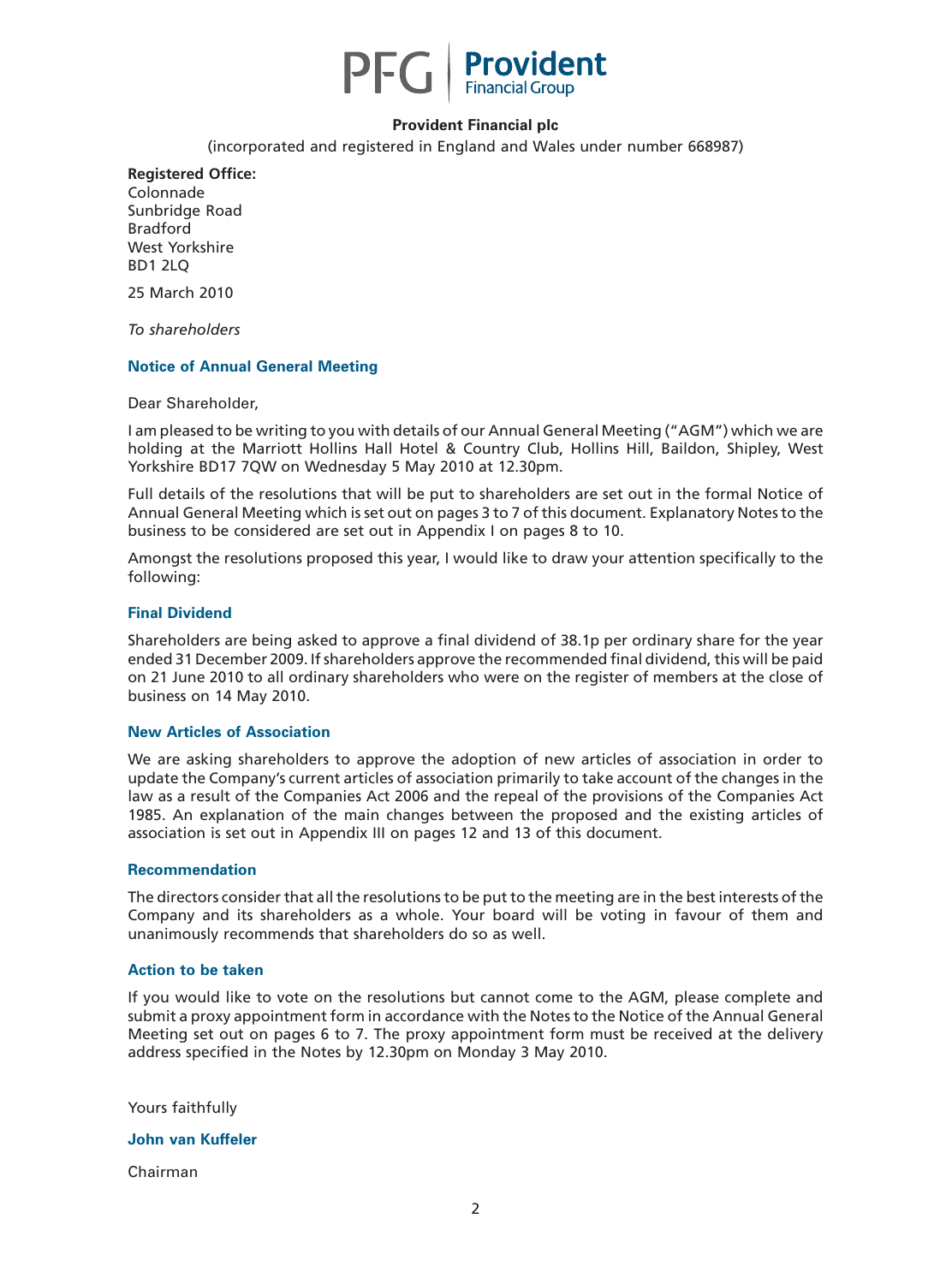# **Provident Financial plc**

# **NOTICE OF ANNUAL GENERAL MEETING**

The fiftieth annual general meeting of Provident Financial plc will be held at the Marriott Hollins Hall Hotel & Country Club, Hollins Hill, Baildon, Shipley, West Yorkshire BD17 7QW on Wednesday 5 May 2010 at 12.30pm. Shareholders will be asked to consider and pass the resolutions below. Resolutions 11 to 14 (inclusive) will be proposed as special resolutions. All other resolutions will be proposed as ordinary resolutions.

# **Ordinary resolutions**

- 1. That the directors' and auditors' reports and the audited financial statements of the Company for the year ended 31 December 2009 be adopted.
- 2. That the directors' remuneration report for the year ended 31 December 2009 be approved.
- 3. That a final dividend of 38.1p per share on the ordinary shares of 20 $\frac{8}{11}$ p each in respect of the year ended 31 December 2009 be declared and paid on 21 June 2010 to the holders of such ordinary shares on the register of members of the Company at the close of business on 14 May 2010.
- 4. That John van Kuffeler be reappointed as a director of the Company.
- 5. That Peter Crook be reappointed as a director of the Company.
- 6. That Robert Hough be reappointed as a director of the Company.
- 7. That PricewaterhouseCoopers LLP be reappointed as auditors of the Company.
- 8. That the directors be authorised to determine the auditors' remuneration.
- 9. That, from the date of this resolution until the earlier of 4 November 2011 and the conclusion of the Company's next annual general meeting, the Company and all companies that are its subsidiaries at any time during such period are authorised to:
	- (a) make political donations to political parties and/or independent election candidates;
	- (b) make political donations to political organisations other than political parties; and
	- (c) incur political expenditure;

up to an aggregate total amount of £50,000, with the amount authorised for each of heads (a) to (c) above being limited to the same total. Any such amounts may comprise sums paid or incurred in one or more currencies. Any sum paid or incurred in a currency other than sterling shall be converted into sterling at such a rate as the board may decide is appropriate. Terms used in this resolution have, where applicable, the meanings they have in Part 14 of the Companies Act 2006 on "Control of political donations and expenditure".

- 10. That the directors are generally and unconditionally authorised pursuant to section 551 of the Companies Act 2006 to exercise all the powers of the Company to allot shares in the Company and to grant rights to subscribe for or to convert any security into such shares ("Allotment Rights"), but so that:
	- (a) the maximum amount of shares that may be allotted or made the subject of Allotment Rights under this authority are shares with an aggregate nominal value of £9,194,066;
	- (b) this authority shall expire on 4 November 2011 or, if earlier, on the conclusion of the Company's next annual general meeting;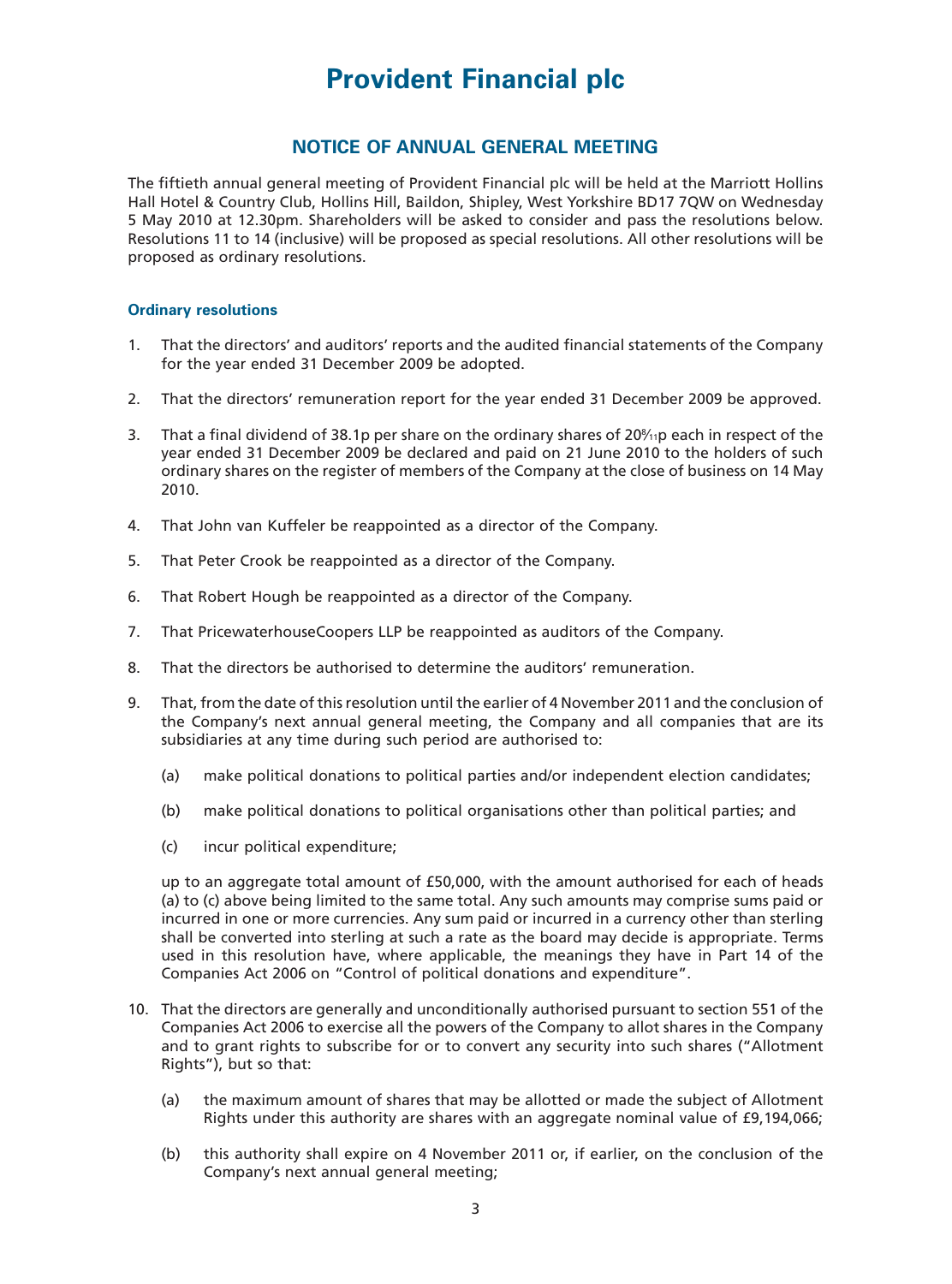- (c) the Company may make any offer or agreement before such expiry which would or might require shares to be allotted or Allotment Rights to be granted after such expiry; and
- (d) all authorities vested in the directors on the date of the Notice of this meeting to allot shares or to grant Allotment Rights, or to allot relevant securities (as defined in the Companies Act 1985), that remain unexercised at the commencement of this meeting are revoked.

# **Special resolutions**

- 11. That the Company be generally and unconditionally authorised, for the purposes of section 701 of the Companies Act 2006, to make one or more market purchases (as defined in section 693(4) of the Companies Act 2006) of its own ordinary shares of 208 ⁄11p each ("ordinary shares"), such power to be limited:
	- (a) to a maximum aggregate number of 13,441,617 ordinary shares; and
	- (b) by the condition that the minimum price which may be paid for an ordinary share is the nominal value of that share and that the maximum price which may be paid for an ordinary share is the highest of:

(i) an amount equal to 5% above the average market value of an ordinary share, based on the London Stock Exchange Daily Official List, for the five business days immediately preceding the day on which that ordinary share is contracted to be purchased; and

(ii) the higher of the price of the last independent trade and the highest current independent bid on the London Stock Exchange at the time that the purchase is carried out,

in each case, exclusive of expenses;

such power to expire on 4 November 2011 or, if earlier, on the conclusion of the next annual general meeting; but in each case so that the Company may, before such expiry, enter into a contract to purchase ordinary shares which will or may be completed or executed wholly or partly after the power ends and the Company may purchase ordinary shares pursuant to any such contract as if the power had not ended.

- 12. That the directors be empowered to allot equity securities (as defined in the Companies Act 2006) for cash pursuant to the authority conferred by Resolution 10, as set out in the Notice of this meeting, and to sell ordinary shares held by the Company as treasury shares for cash as if section 561 of the Companies Act 2006 did not apply to such allotment or sale, such power to be limited:
	- (a) to the allotment of equity securities and sale of treasury shares for cash in connection with an offer of, or an invitation to apply for, equity securities (whether by way of rights issue, open offer or otherwise):

(i) to ordinary shareholders in proportion (as nearly as may be practicable) to their existing holdings; and

(ii) to holders of other equity securities, as required by the rights of those securities or, as the board otherwise considers it necessary,

and so that the board may impose any limits or restrictions and make any arrangements which it considers necessary or appropriate to deal with treasury shares, fractional entitlements, record dates, legal, regulatory or practical problems in, or under the laws of, any territory or any other matter; and

(b) any other allotment of equity securities up to an aggregate nominal amount of £1,393,040,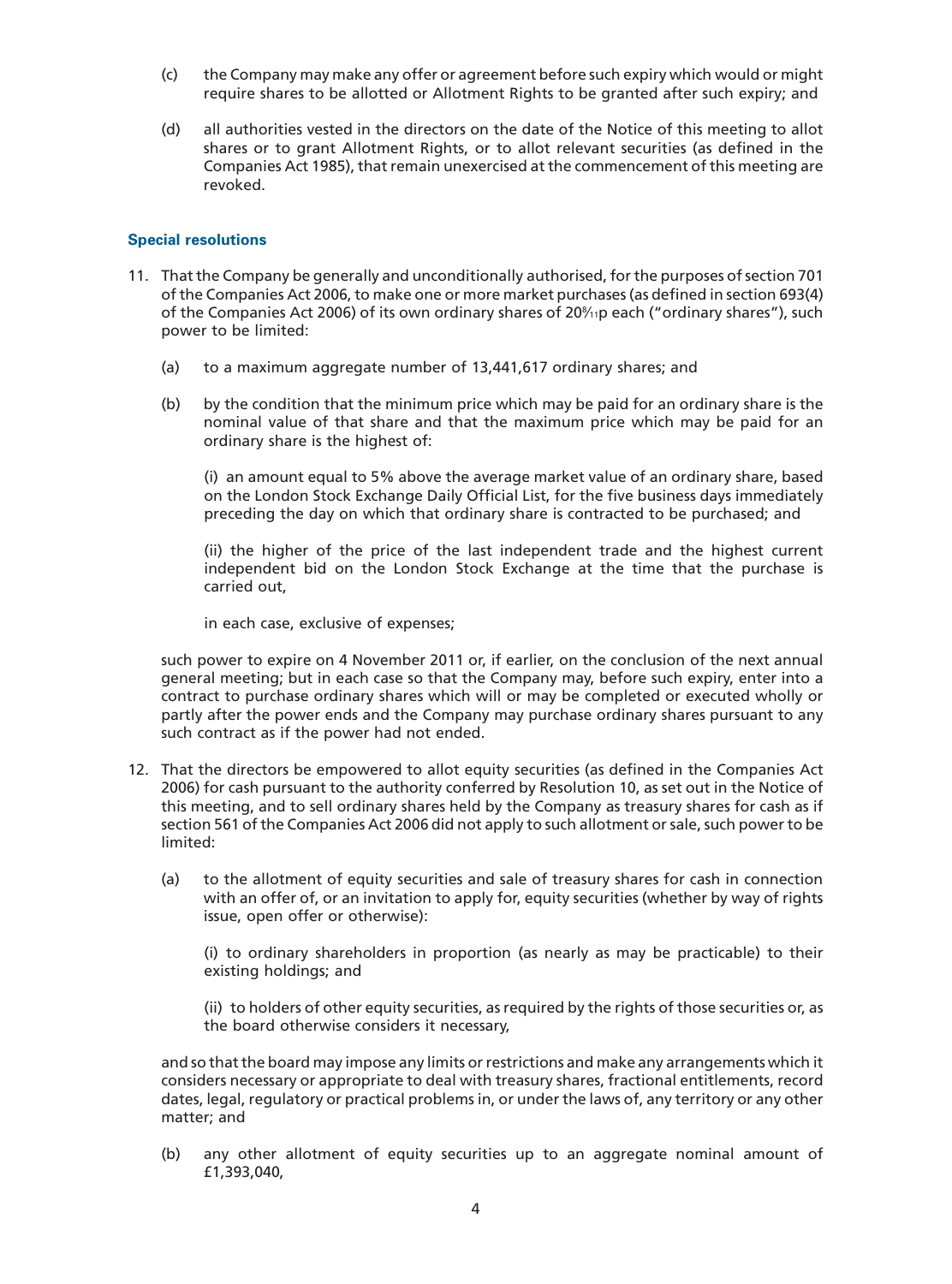such power to expire when the authority conferred on the directors by Resolution 10 in the Notice of this meeting expires save that, before the expiry of this power, the Company may make offers, and enter into agreements, which would, or might, require equity securities to be allotted (and treasury shares to be sold) after the power ends and the board may allot equity securities (and sell treasury shares) under any such offer or agreements as if the power had not ended.

- 13. That the regulations produced to the meeting and initialled by the chairman of the meeting for the purpose of identification be adopted as the new articles of association of the Company in substitution for, and to the exclusion of (i) the existing articles of association and (ii) all provisions of the Company's memorandum of association as at 30 September 2009 treated by section 28 of the Companies Act 2006 as included in the existing articles of association.
- 14. That a general meeting, other than an annual general meeting, may be called on not less than 14 clear days' notice.

Registered Office: Colonnade Sunbridge Road Bradford West Yorkshire BD1 2LQ

By order of the board Kenneth J Mullen General Counsel and Company Secretary 25 March 2010

Registered in England and Wales No. 668987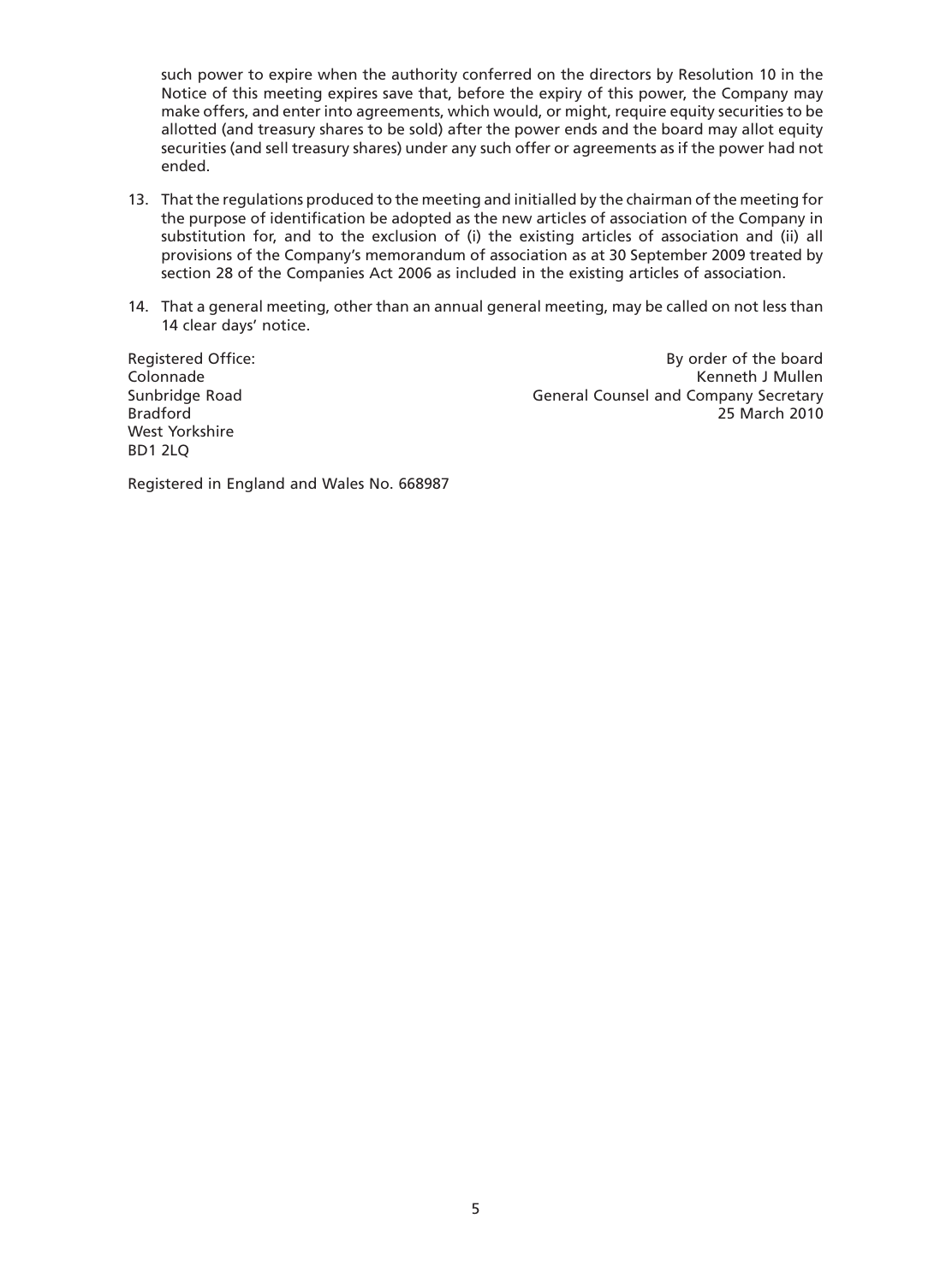# **Notes**

- 1. Members who are entitled to attend and vote at the meeting are entitled to appoint a proxy to exercise all or any of their rights to attend and to speak and vote on their behalf at the meeting. A shareholder may appoint more than one proxy in relation to the Annual General Meeting provided that each proxy is appointed to exercise the rights attached to a different share or shares held by that shareholder.
- 2. The right of a member to vote at the meeting will be determined by reference to the register of members. To be entitled to attend and vote at the Annual General Meeting, shareholders must be registered in the register of members of the Company at 12.30pm on Monday 3 May 2010 (or, in the event of any adjournment, on the date which is two days before the time of the adjourned meeting).
- 3. A member wishing to attend and vote at the meeting in person should arrive prior to the time fixed for its commencement. A member that is a corporation can only attend and vote at the meeting in person through one or more representatives appointed in accordance with section 323 of the Companies Act 2006. Any such representative should bring to the meeting written evidence of his/her appointment, such as a certified copy of a board resolution of, or a letter from, the corporation concerned confirming the appointment. Any member wishing to vote at the meeting without attending in person or (in the case of a corporation) through its duly appointed representative must appoint a proxy to do so.
- 4. A proxy form which may be used to make such appointment and give proxy instructions accompanies this Notice. If you do not have a proxy form and believe that you should have one, or if you require additional forms, please contact Capita Registrars on 0870 664 0300 (calls cost 10p per minute plus network extras, lines are open 8.30am-5.30pm Mon-Fri). To be valid, a proxy form must be completed in accordance with the instructions that accompany it and delivered (together with any power of attorney or other authority under which it is signed, or a certified copy of such item) to Capita Registrars, Proxy Department at The Registry, 34 Beckenham Road, Beckenham, Kent BR3 4TU so as to be received by 12.30pm on Monday 3 May 2010. Alternatively, a member may appoint a proxy online by following the instructions for the electronic appointment of a proxy at www.capitaregistrars.com/shareholders. To be a valid proxy appointment, the member's electronic message confirming the details of the appointment completed in accordance with those instructions must be transmitted so as to be received by the same time. Members who hold their shares in uncertificated form may also use the CREST voting service to appoint a proxy electronically, as explained below. Appointing a proxy will not prevent a member from attending and voting in person at the meeting should he/she so wish.
- 5. Any person to whom this Notice is sent who is a person nominated under section 146 of the Companies Act 2006 to enjoy information rights (a "Nominated Person") may, under an agreement between him/her and the member by whom he/she was nominated, have a right to be appointed (or to have someone else appointed) as a proxy for the Annual General Meeting. If a Nominated Person has no such proxy appointment right or does not wish to exercise it, he/she may, under any such agreement, have a right to give instructions to the member as to the exercise of voting rights. The statement of the rights of members in relation to the appointment of proxies in note 1 above does not apply to Nominated Persons. The rights described in note 1 can only be exercised by members of the Company.
- 6. As at 23 March 2010 (being the latest practicable date prior to the publication of this document) the Company's issued share capital consisted of 134,416,175 ordinary shares, carrying one vote each. Therefore, the total voting rights in the Company as at 23 March 2010 was 134,416,175.
- 7. CREST members who wish to appoint a proxy or proxies through the CREST electronic proxy appointment service may do so by using the procedures described in the CREST Manual. CREST personal members or other CREST sponsored members, and those CREST members who have appointed a service provider(s), should refer to their CREST sponsor or voting service provider(s), who will be able to take the appropriate action on their behalf.
- 8. In order for a proxy appointment or instruction made using the CREST service to be valid, the appropriate CREST message (a "CREST Proxy Instruction") must be properly authenticated in accordance with Euroclear UK & Ireland Limited's specifications, and must contain the information required for such instruction, as described in the CREST Manual (available via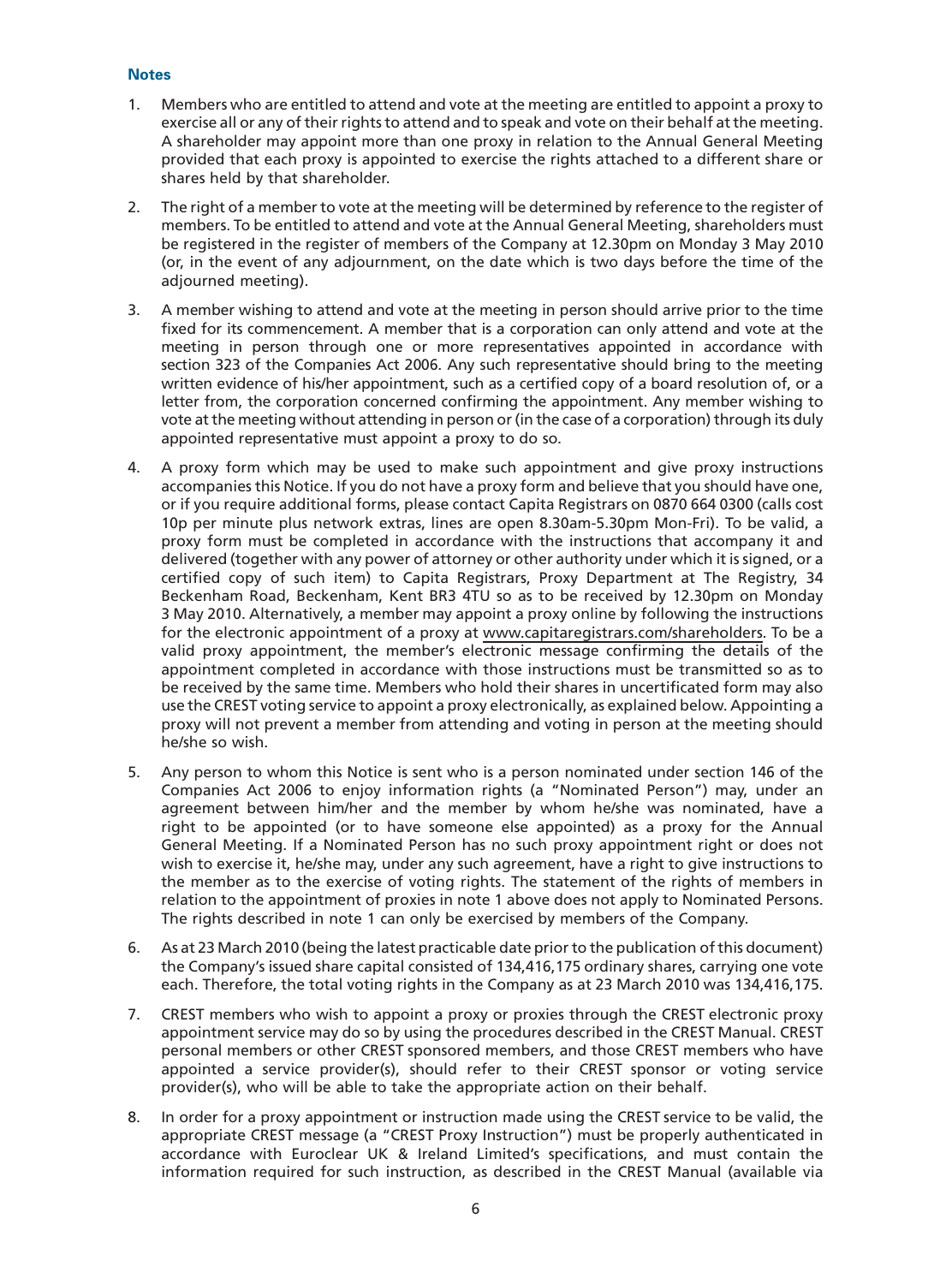www.euroclear.com/CREST). The message, regardless of whether it constitutes the appointment of a proxy or is an amendment to the instruction given to a previously appointed proxy must, in order to be valid, be transmitted so as to be received by the issuer's agent (ID RA 10) by 12.30pm on Monday 3 May 2010. For this purpose, the time of receipt will be taken to be the time (as determined by the time stamp applied to the message by the CREST Application Host) from which the issuer's agent is able to retrieve the message by enquiry to CREST in the manner prescribed by CREST. After this time any change of instructions to proxies appointed through CREST should be communicated to the appointee through other means.

- 9. CREST members and, where applicable, their CREST sponsors, or voting service providers, should note that Euroclear UK & Ireland Limited does not make available special procedures in CREST for any particular message. Normal system timings and limitations will, therefore, apply in relation to the input of CREST Proxy Instructions. It is the responsibility of the CREST member concerned to take (or, if the CREST member is a CREST personal member, or sponsored member, or has appointed a voting service provider, to procure that his CREST sponsor or voting service provider(s) take(s)) such action as shall be necessary to ensure that a message is transmitted by means of the CREST system by any particular time. In this connection, CREST members and, where applicable, their CREST sponsors or voting system providers are referred, in particular, to those sections of the CREST Manual concerning practical limitations of the CREST system and timings.
- 10. The Company may treat as invalid a CREST Proxy Instruction in the circumstances set out in Regulation 35(5)(a) of the Uncertificated Securities Regulations 2001.
- 11. Under section 527 of the Companies Act 2006 members meeting the threshold requirements set out in that section have the right to require the Company to publish on a website a statement setting out any matter relating to: (i) the audit of the Company's accounts (including the auditor's report and the conduct of the audit) that are to be laid before the Annual General Meeting; or (ii) any circumstance connected with an auditor of the Company ceasing to hold office since the previous meeting at which annual accounts and reports were laid in accordance with section 437 of the Companies Act 2006. The Company may not require the shareholders requesting any such website publication to pay its expenses in complying with sections 527 or 528 of the Companies Act 2006. Where the Company is required to place a statement on a website under section 527 of the Companies Act 2006, it must forward the statement to the Company's auditor not later than the time when it makes the statement available on the website. The business which may be dealt with at the Annual General Meeting includes any statement that the Company has been required under section 527 of the Companies Act 2006 to publish on a website.
- 12. Any member attending the meeting has the right to ask questions. The Company must cause to be answered any such question relating to the business being dealt with at the meeting but no such answer need be given if (a) to do so would interfere unduly with the preparation for the meeting or involve the disclosure of confidential information, (b) the answer has already been given on a website in the form of an answer to a question, or (c) it is undesirable in the interests of the Company or the good order of the meeting that the question be answered.
- 13. Information relating to the meeting which the Company is required by the Companies Act 2006 to publish on a website in advance of the meeting can be found at www.providentfinancial.com. A member may not use any electronic address provided by the Company in this document or with any proxy appointment form or in any website for communicating with the Company for any purpose in relation to the meeting other than as expressly stated in it.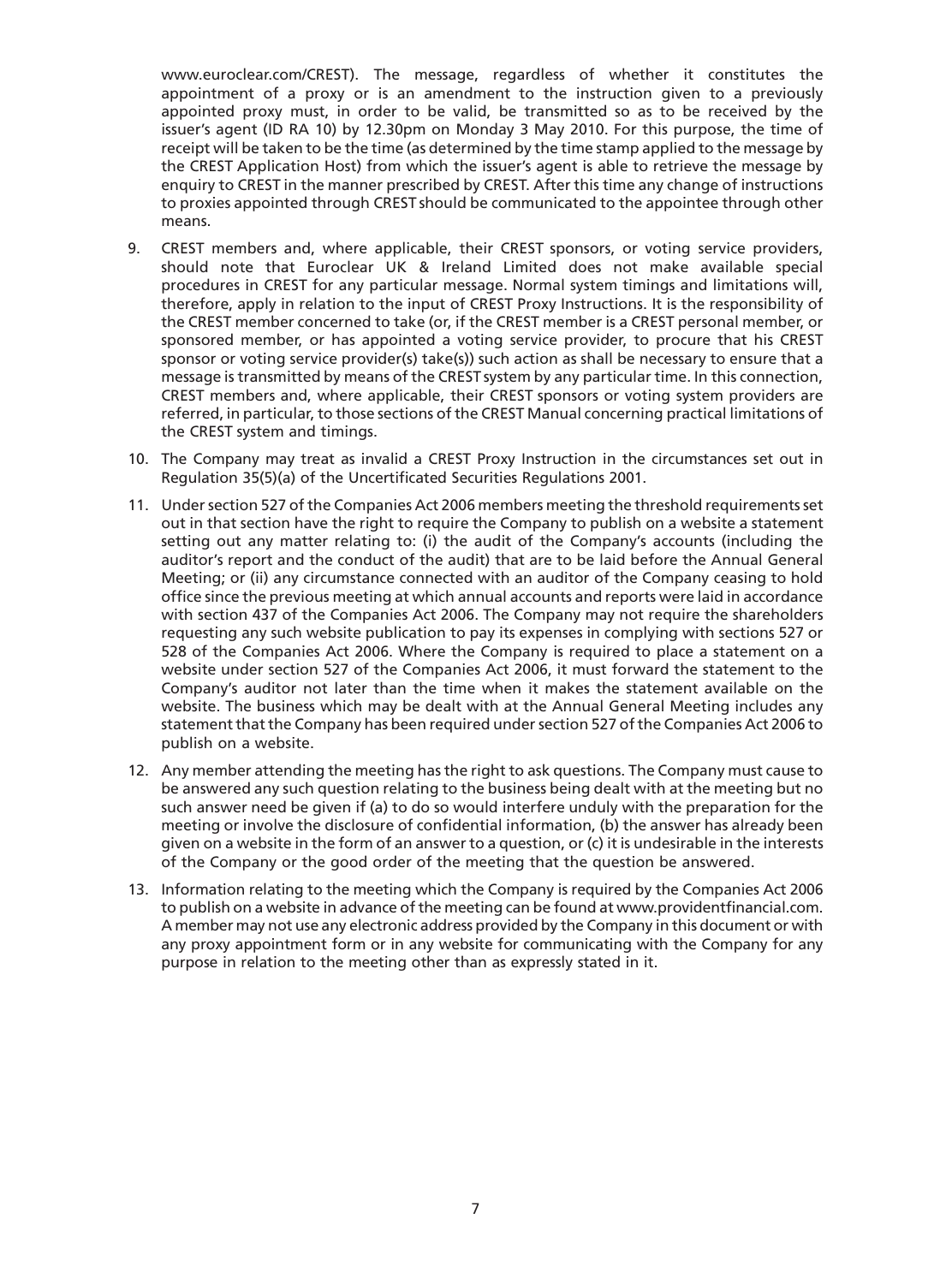# **Resolutions**

The following notes give an explanation of the proposed resolutions.

Resolutions 1 to 10 (inclusive) are proposed as ordinary resolutions. An ordinary resolution will be passed at a meeting on a show of hands if it is passed by a simple majority of (i) the members who (being entitled to do so) vote in person on the resolution and (ii) the persons who vote on the resolution as duly appointed proxies of members entitled to vote.

Resolutions 11 to 14 (inclusive) are proposed as special resolutions. A special resolution will be passed at a meeting on a show of hands if it is passed by a majority of not less than 75% of (i) the members who (being entitled to do so) vote in person on the resolution and (ii) the persons who vote on the resolution as duly appointed proxies of members entitled to vote.

# **Resolution 1: Directors' and auditors' reports and financial statements**

The directors' and auditors' reports and the audited financial statements of the Company for the year ended 31 December 2009 (the "annual report") have been made available to shareholders and will be presented at the AGM. The annual report may also be accessed on the Company's website at www.providentfinancial.com.

# **Resolution 2: Directors' remuneration report**

The directors' remuneration report is contained in the annual report. It may also be accessed on the Company's website at www.providentfinancial.com.

# **Resolution 3: Dividend**

Shareholders are being asked to approve the final dividend for each ordinary share. However, the final dividend cannot be more than the amount which the directors recommend (which is 38.1p for each ordinary share). Under the articles of association of the Company the directors can pay interim dividends (these are dividend payments made during the year). The final dividend proposed in this resolution is in addition to the interim dividend of 25.4p for each ordinary share which was paid on 30 November 2009.

# **Resolutions 4, 5 & 6: Reappointment of directors retiring under the articles of association**

The articles of association of the Company state that each director who held office at the time of the two preceding annual general meetings and who did not retire at either of them, should retire from office and may offer himself for reappointment. Furthermore, each director must offer himself for reappointment annually once he has served for nine years or more. All three directors have confirmed that they will stand for reappointment. There is information about them and the board committees on which they sit in Appendix II on page 11 of this document.

In accordance with the Combined Code it is confirmed that a formal performance evaluation has been carried out and that each of these directors continues to be an effective member of the board and to demonstrate commitment to the role.

# **Resolutions 7 & 8: Reappointment and remuneration of auditors**

The Company is obliged by law to appoint auditors annually. The audit committee considered the reappointment of PricewaterhouseCoopers LLP at its meeting on 24 February 2010 and recommended this to the board. Resolution 8 authorises the directors to set the auditors' remuneration.

# **Resolution 9: Authority to make political donations**

This resolution renews the resolution that was passed at the 2009 AGM and seeks approval from shareholders to enable the Company to make donations or incur expenditure which it would otherwise be prohibited from making or incurring by the Companies Act 2006.

Amongst other things, the Companies Act 2006 prohibits companies and their subsidiaries from making political donations or incurring political expenditure in excess of an aggregate of £5,000 in relation to a political party or other political organisation or an independent election candidate in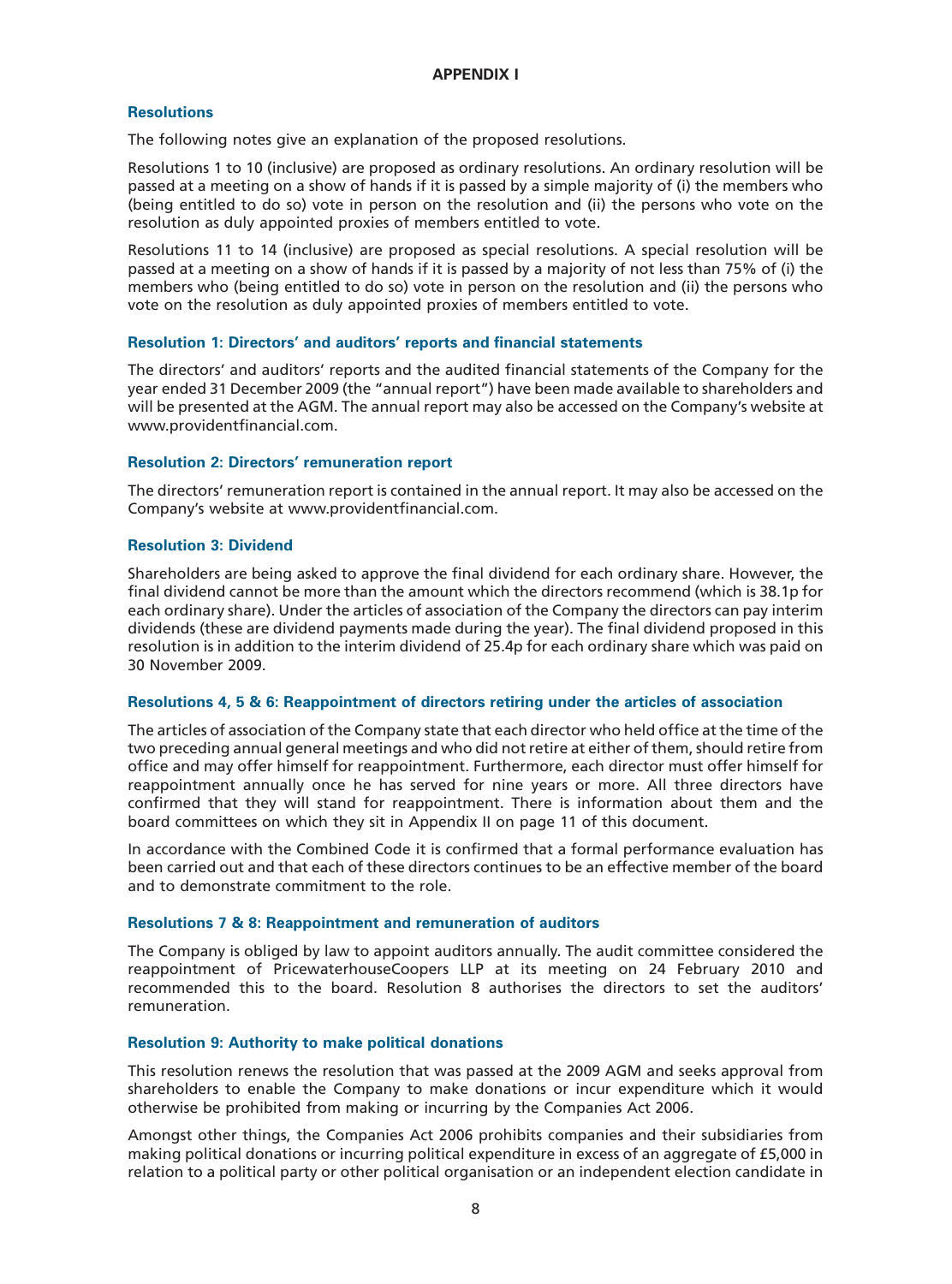the 12 month period following the date of their first AGM after the new legislation came into effect (and in each succeeding 12 month period), unless such donations and expenditure have been approved in advance by the Company's shareholders.

The Company and its subsidiaries do not currently make donations to political parties and do not intend to do so in the future. However, the Companies Act 2006 contains wide definitions of "political donation", "political organisation", "political expenditure" and "political party" and, as a result, it is possible that the Company and its subsidiaries may be prohibited from supporting bodies which it is in the shareholders' interests for the Company to support; for example, bodies concerned with policy review or law reform, with the representation of the business community or sections of it or special interest groups. If this resolution is passed the Company and its subsidiaries will be authorised to make donations and incur expenditure which might otherwise be prohibited by the legislation, up to a limit of, in aggregate, £50,000. The directors consider that the authority is necessary to provide the Company with comfort that it will not, because of uncertainties as to the scope and interpretation of the legislation, unintentionally commit a technical breach of it. It will also allow the Company and its subsidiaries to provide financial and other support to organisations which it is in shareholders' interests for the Company to support.

As permitted under the Companies Act 2006, the resolution extends not only to the Company but also covers all companies which are subsidiaries of the Company at any time the authority is in place.

# **Resolution 10: Authority to allot shares**

The directors are currently authorised to allot relevant securities (which include ordinary shares and preference shares) of the Company. Although their authorisation does not expire until 7 May 2013, in accordance with best practice the directors are seeking the annual renewal of the allotment authority. This year is the first time the directors are seeking such an authority under the provisions of the Companies Act 2006. Other than changes to statutory references and a minor change in terminology, the allotment authority under the Companies Act 2006 has the same effect as under the Companies Act 1985.

This resolution would give the directors the authority to allot ordinary shares or grant rights to subscribe for or convert any securities into ordinary shares up to an aggregate nominal value equal to £9,194,066 (representing 44,357,337 ordinary shares). This represents approximately 33% of the total ordinary share capital in issue as at 23 March 2010 (being the latest practicable date prior to the publication of this document). The renewed authority will remain in force until 4 November 2011 or, if earlier, the conclusion of the Company's next annual general meeting. As at 23 March 2010, the Company did not hold any treasury shares.

The directors have no present intention of exercising this authority. The purpose of giving the directors this authority is to maintain the Company's flexibility to take advantage of any appropriate opportunities that may arise.

# **Resolution 11: Authority for the Company to purchase its own shares**

This resolution renews the resolution that was passed at the 2009 AGM giving the Company authority to purchase its own shares in the market up to a maximum of approximately 10% of the issued ordinary share capital of the Company. No shares were purchased pursuant to that authority. The resolution sets out the maximum number of shares which may be purchased, which is approximately 10% of the issued ordinary share capital of the Company as at 23 March 2010, the highest and lowest prices which may be paid and the date when this authority runs out. If any shares are purchased, they will be either cancelled or held in treasury. Any such decision will be made by the directors at the time of purchase on the basis of the shareholders' best interests. If the directors decide to hold such shares as treasury shares, any subsequent issue of these treasury shares for the purposes of equity based incentive schemes will be treated as being included in the 10% antidilution limit in those schemes.

The directors are committed to managing the capital of the Company effectively. Any purchases would be made only if to do so would result in an increase in earnings per share of the Company and would be in the best interests of the Company and of the shareholders generally. Earnings per share is the profit after tax of the Company divided by the weighted average number of shares in issue during the year. The directors have no present intention of making purchases of the Company's shares pursuant to this authority.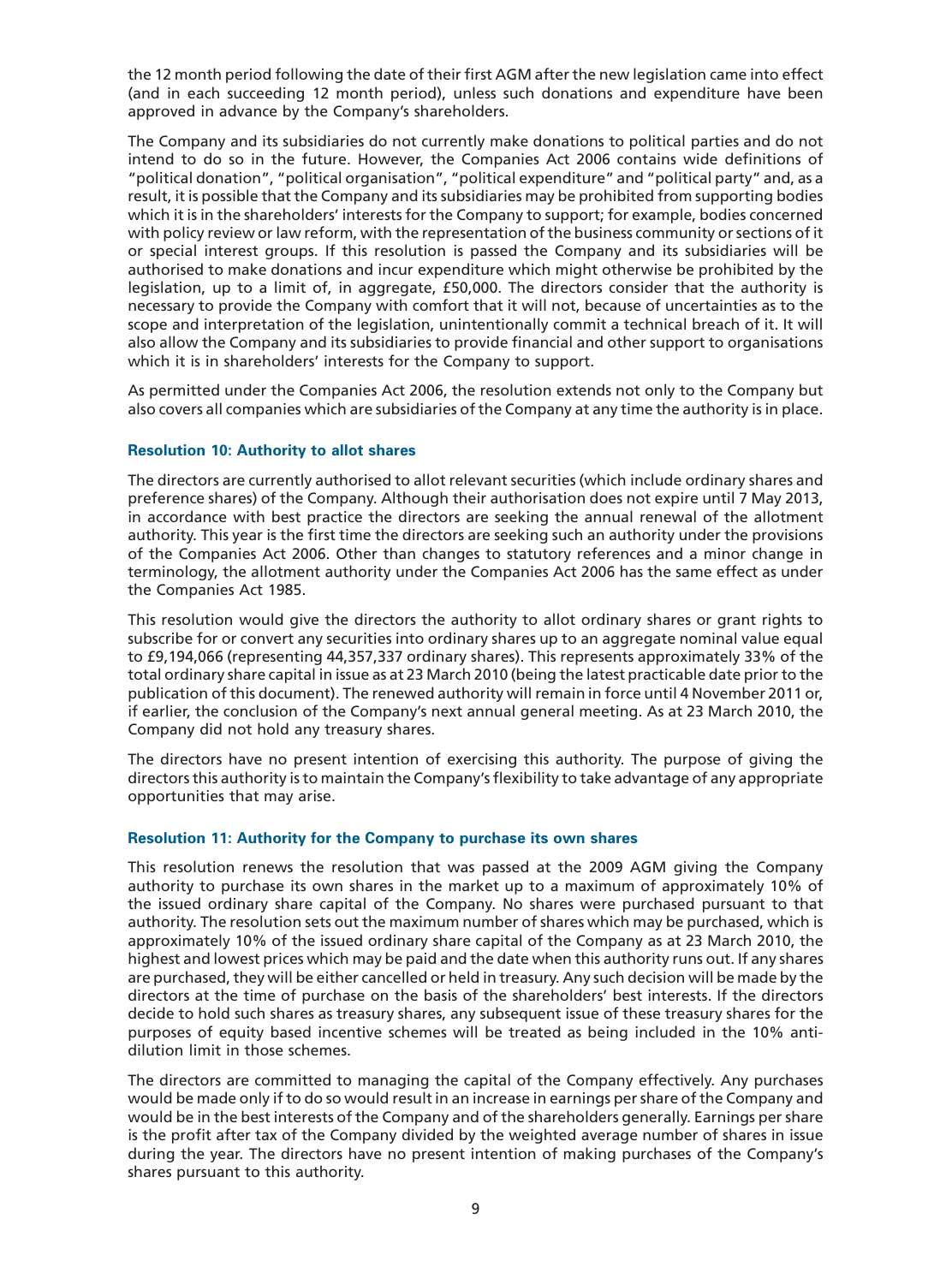As at 23 March 2010 there were options outstanding over 1,440,891 ordinary shares in the capital of the Company which represents 1.07% of the Company's issued ordinary share capital as at that date. If the authority to purchase the Company's ordinary shares was exercised in full, these options would represent 1.19% of the Company's issued ordinary share capital. As at 23 March 2010 (being the latest practicable date prior to the publication of this Notice) the Company did not hold any treasury shares.

# **Resolution 12: Power to allot shares for cash**

This resolution seeks to renew the directors power to allot equity securities for cash and to sell treasury shares other than to existing holders of ordinary shares in proportion to their holdings. Equity securities are ordinary shares in the Company (but do not include shares which are allotted under employee share schemes). This power is limited to an offer of equity securities by way of a rights issue or an open offer or similar procedure under which a Company offers existing shareholders the chance to acquire new shares. The number of shares they can acquire depends on the number of shares they already own. This is one way by which companies can raise extra capital. However, the rules in some countries make it difficult to include shareholders in those countries in such offers. The power given by this resolution means that the directors can make separate arrangements for those shareholders. The directors may also make separate arrangements for any fractions of shares which are left over.

In addition, this power allows the directors to issue ordinary shares for cash or sell treasury shares for cash without first having to offer the shares to existing shareholders, up to a maximum of 6,720,808 shares. This is approximately 5% of the issued ordinary share capital of the Company on 23 March 2010 (being the latest practicable date prior to the publication of this document).

All authorities previously conferred in relation to this power will be revoked, provided that such revocation does not have retrospective effect.

The Association of British Insurers have issued guidelines recommending that a company should not issue shares for cash (without first offering them to existing shareholders) in any one year in excess of 5% of the issued ordinary share capital of the Company as shown in its last accounts and in excess of an aggregate of 7.5% in any rolling period of three years. It is the Company's intention to comply with these guidelines.

# **Resolution 13: Adoption of new articles of association**

It is proposed in resolution 13 to adopt new articles of association (the "New Articles") in order to update the Company's current articles of association (the "Current Articles") primarily to take account of changes in the law resulting from the Companies Act 2006 and the repeal of provisions in the Companies Act 1985.

The principal changes introduced in the New Articles are summarised in Appendix III on pages 12 and 13. Other changes, which are of a minor, technical or clarifying nature and also some more minor changes which merely reflect changes made by the Companies Act 2006 have not been noted in Appendix III.

A copy of the Current Articles, and a copy of the proposed New Articles, will be available for inspection at Addleshaw Goddard LLP, Milton Gate, 60 Chiswell Street, London EC1Y 4AG from the date of this document until the close of the AGM and at the AGM venue from 11.30am on the day of the AGM until the conclusion of the meeting.

# **Resolution 14: Notice for general meeting**

Resolution 14 passed at the 2009 AGM gave the Company authority to call general meetings (other than annual general meetings) on 14 clear days' notice. This approval was sought in anticipation of the Shareholders' Rights Regulations 2009 which came into effect on 3 August 2009 and had the effect of requiring a minimum notice period for general meetings of 21 days, unless shareholder approval was given to reduce this to 14 days. Shareholders are asked to renew this authority, which will be effective until the Company's next annual general meeting, when it is intended that a similar resolution will be proposed.

The shorter notice period would not be used as a matter of routine for general meetings, but only where the flexibility is merited by the business of the meeting and is thought to be to the advantage of shareholders as a whole.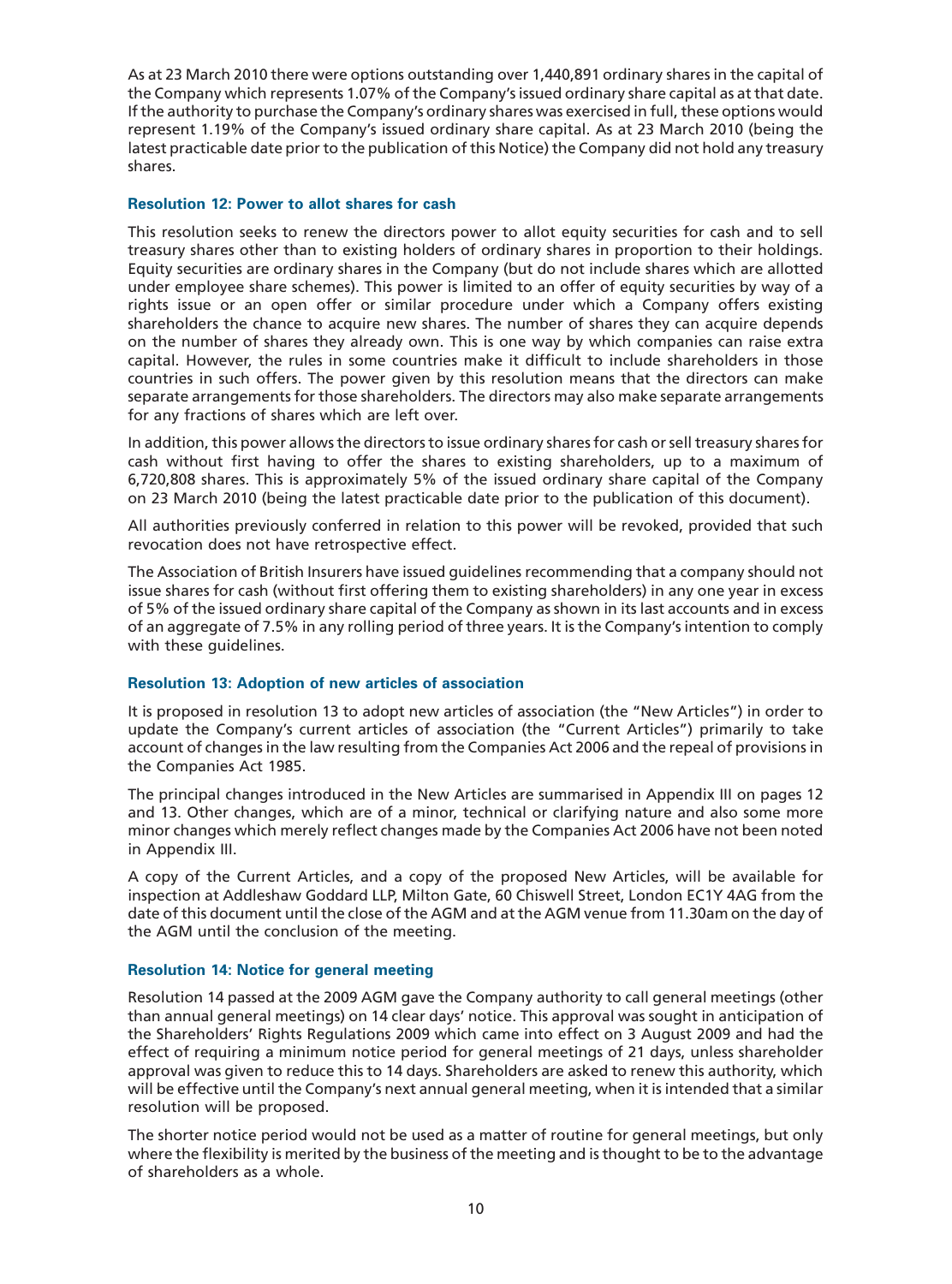# **APPENDIX II**

# **BIOGRAPHICAL DETAILS OF THE DIRECTORS STANDING FOR REAPPOINTMENT**

# **John van Kuffeler**

Non-executive Chairman, age 61

Graduated with a degree in economics and qualified as a chartered accountant in 1973. He joined Provident Financial in 1991 as Chief Executive and was appointed Executive Chairman in 1997. He became non-executive Chairman in 2002. He is also Chairman of Hyperion Insurance Group Limited. Prior to 1991 he was Chief Executive of Brown Shipley Holdings plc. He chairs the nomination committee.

#### **Peter Crook**

Chief Executive, age 46

Qualified as a chartered accountant in 1988 having graduated in economics. Between 1990 and 1997 he held a number of different roles within Halifax plc. He then moved to Barclays plc, becoming UK Managing Director of Barclaycard in 2000 and Managing Director of UK Consumer Finance in 2004. He joined Provident Financial in September 2005 as Managing Director of the Consumer Credit Division and was appointed to the board in March 2006. He became Chief Executive in July 2007. He is a member of the executive committee and the nomination committee.

# **Robert Hough**

Senior independent non-executive director, age 64

Qualified as a solicitor in 1970 having graduated in law. He was appointed to the board of Provident Financial in February 2007. He was executive Deputy Chairman of Peel Holdings p.l.c. for 15 years until 2002. He is now a non-executive director of Peel Holdings (Management) Limited and Chairman of the North West Regional Development Agency. He was previously Chairman of Cheshire Building Society. He chairs the remuneration committee and is a member of the audit committee, nomination committee and risk advisory committee.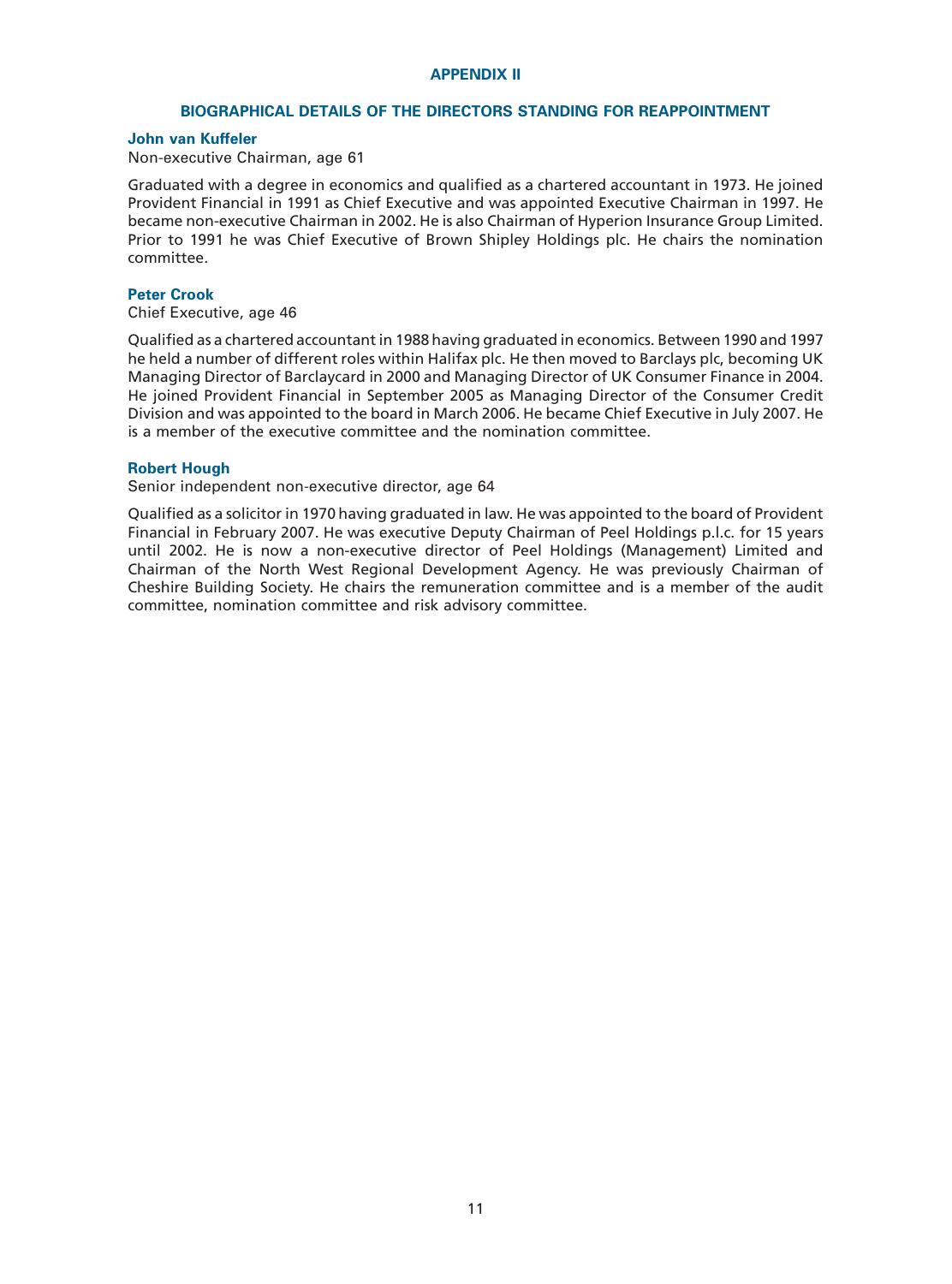# **APPENDIX III**

# **EXPLANATORY NOTES OF PRINCIPAL CHANGES TO THE COMPANY'S ARTICLES OF ASSOCIATION**

# **1. The Company's objects**

Prior to 1 October 2009, the provisions regulating the operations of the Company were set out in the Company's memorandum and articles of association. The Company's memorandum contained, among other things, the objects clause which set out the scope of the activities the Company was authorised to undertake. This was drafted to give a wide scope.

The Companies Act 2006 has significantly reduced the constitutional significance of a company's memorandum. The Companies Act 2006 provides that a memorandum will record only the names of subscribers and the number of shares each subscriber has agreed to take in the Company. Under the Companies Act 2006 the objects clause and all other provisions which were contained in a company's memorandum, for existing companies at 1 October 2009, are now deemed to be contained in the Company's articles of association but the Company can remove these provisions by special resolution.

Further the Companies Act 2006 states that unless a company's articles provide otherwise, a company's objects are unrestricted. This abolishes the need for companies to have objects clauses. For this reason the Company is proposing to remove its objects clause together with all other provisions of its memorandum which, by virtue of the Companies Act 2006, are treated as forming part of the Company's articles of association as of 1 October 2009. Resolution 13 confirms the removal of these provisions. As the effect of this resolution will be to remove the statement formerly in the Company's memorandum of association regarding limited liability, the New Articles also contain an express statement regarding the limited liability of shareholders.

# **2. Articles which duplicate statutory provisions**

Provisions in the Current Articles which replicate provisions contained in the Companies Act 2006 are in the main to be removed. This is in line with the approach advocated by the Government that statutory provisions should not be duplicated in a company's constitution.

# **3. Authorised share capital and unissued shares**

The Companies Act 2006 abolishes the requirement for a company to have an authorised share capital and the New Articles reflect this. Directors will still be limited as to the number of shares they can at any time allot because allotment authority continues to be required under the Companies Act 2006, save in respect of employee share schemes.

# **4. Redeemable shares**

Under the Companies Act 1985, if a company wished to issue redeemable shares, it had to include in its articles the terms and manner of redemption. The Companies Act 2006 enables directors to determine such matters instead provided they are so authorised by the articles. The New Articles contain such an authorisation. The Company has no plans to issue redeemable shares but if it did so the directors would need shareholders' authority to issue new shares in the usual way.

# **5. Authority to purchase own shares, consolidate and sub-divide shares, and reduce share capital**

Under the Companies Act 1985, a company required specific enabling provisions in its articles to purchase its own shares, to consolidate or sub-divide its shares and to reduce its share capital or other undistributable reserves as well as shareholder authority to undertake the relevant action. The Current Articles include these enabling provisions. Under the Companies Act 2006 a company will only require shareholder authority to do any of these things and it will no longer be necessary for articles to contain enabling provisions. Accordingly the relevant enabling provisions have been removed in the New Articles.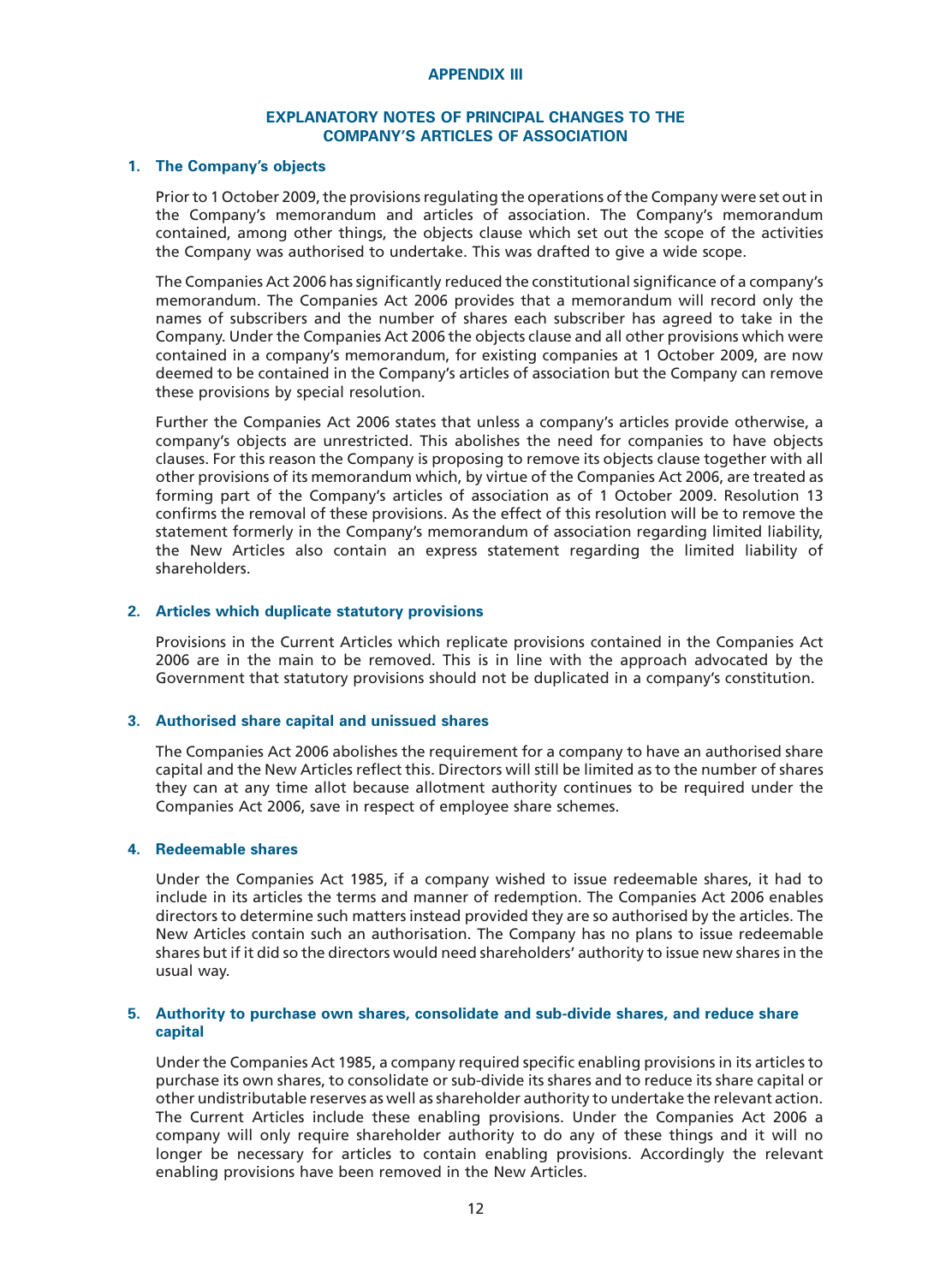#### **6. Overseas branch register**

The Companies Act 2006 provides that a company may make by its articles such provision as it thinks fit as to the keeping of overseas branch registers. The New Articles include such a provision.

#### **7. Provision for employees on cessation of business**

The Companies Act 2006 provides that the powers of the directors of a company to make provision for a person employed or formerly employed by the Company or any of its subsidiaries in connection with the cessation or transfer to any person of the whole or part of the undertaking of the Company or that subsidiary, may only be exercised by the directors if they are so authorised by the Company's articles or by the Company in general meeting. The New Articles provide that the directors may exercise this power.

#### **8. Use of seals**

Under the Companies Act 1985, a company required authority in its articles to have an official seal for use abroad. Under the Companies Act 2006, such authority will no longer be required. Accordingly, the relevant authorisation has been removed in the New Articles.

#### **9. Voting by proxies on a show of hands**

The Shareholders' Rights Regulations 2009 have amended the Companies Act 2006 so that it now provides that each proxy appointed by a member has one vote on a show of hands unless the proxy is appointed by more than one member in which case the proxy has one vote for and one vote against if the proxy has been instructed by one or more members to vote for the resolution and by one or more members to vote against the resolution. The New Articles remove provisions in the Current Articles dealing with proxy voting on the basis that these are dealt with in the Companies Act 2006.

#### **10. Chairman's casting vote at general meeting**

The New Articles remove the provision giving the chairman a casting vote at a general meeting in the event of an equality of votes as this is no longer permitted under the Companies Act 2006.

#### **11. Adjournments for lack of quorum**

Under the Companies Act 2006 as amended by the Shareholders' Rights Regulations 2009, general meetings adjourned for lack of quorum must be held at least 10 clear days after the original meeting. The Current Articles have been changed to reflect this requirement.

#### **12. Statutory references and definitions**

References to sections of the Companies Act 1985 will be replaced by references to the corresponding sections in the Companies Act 2006.